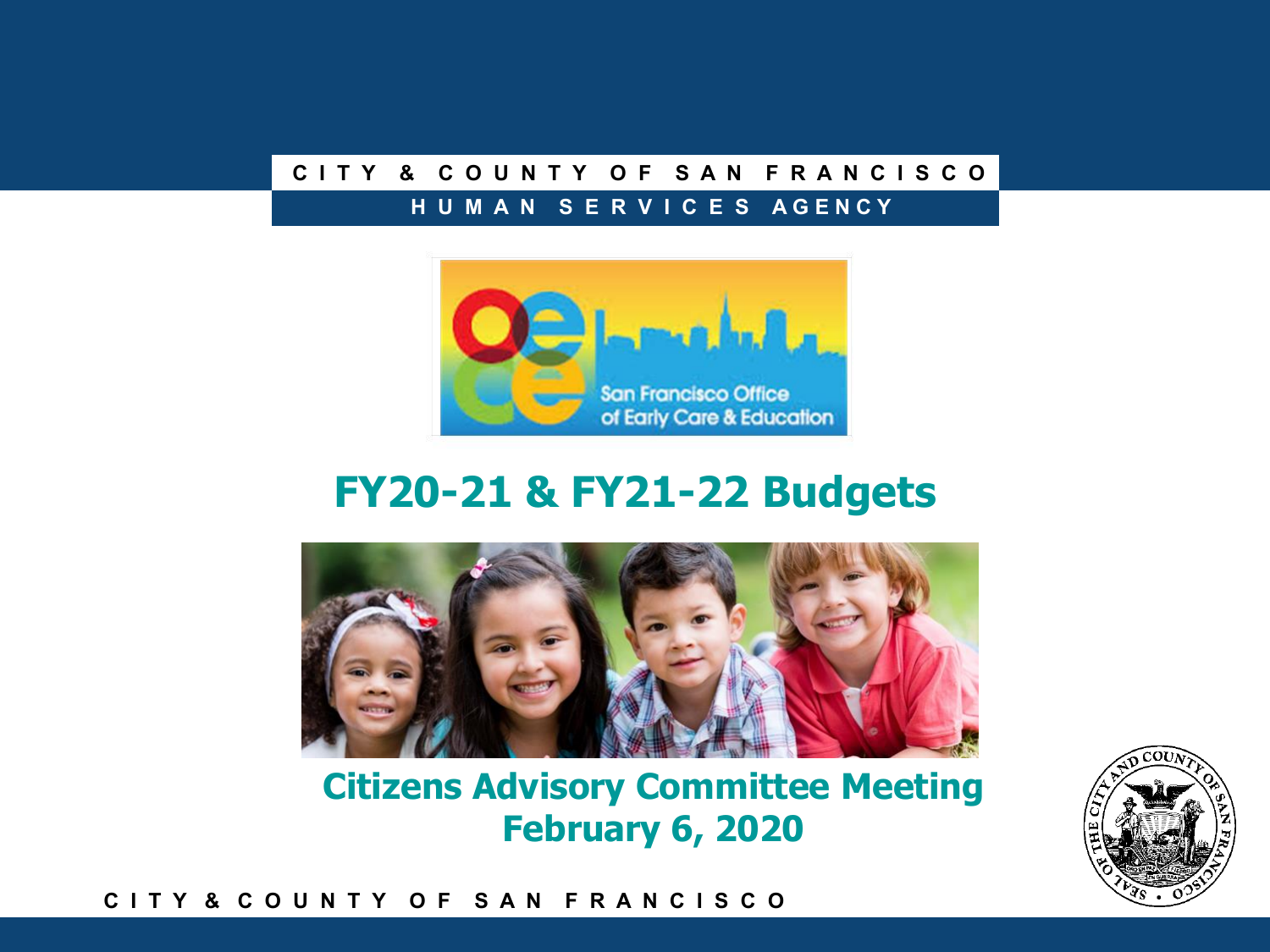## **Mayor's FY20-21 & FY21-22 Budget Projections**

*Rising expenses outpace slowing revenue growth.*

| <b>Citywide Projected Shortfall</b><br>(in millions)                                                                                                   | <b>FY20-21</b>                                  | <b>FY21-22</b>                                    |
|--------------------------------------------------------------------------------------------------------------------------------------------------------|-------------------------------------------------|---------------------------------------------------|
| <b>Total Revenue Increase</b>                                                                                                                          | 89.0                                            | 346.0                                             |
| <b>Total Expenditures</b><br><b>Salary &amp; Benefits:</b><br><b>Baselines &amp; Reserves:</b><br><b>Departmental Costs:</b><br><b>Citywide Uses*:</b> | (284.3)<br>(167.9)<br>(45.5)<br>(3.9)<br>(66.9) | (570.1)<br>(269.6)<br>(54.0)<br>(78.8)<br>(167.8) |
| <b>Cumulative Shortfall</b>                                                                                                                            | (195.4)                                         | (224.1)                                           |

\*Citywide Uses include: general operating increases (e.g. minimum wage, utility rates, and debt service), and capital/equipment/IT investments.

| CITY & COUNTY OF SAN FRANCISCO        |  |  |
|---------------------------------------|--|--|
| I H U M A N  S E R V I C E S  AGENCY' |  |  |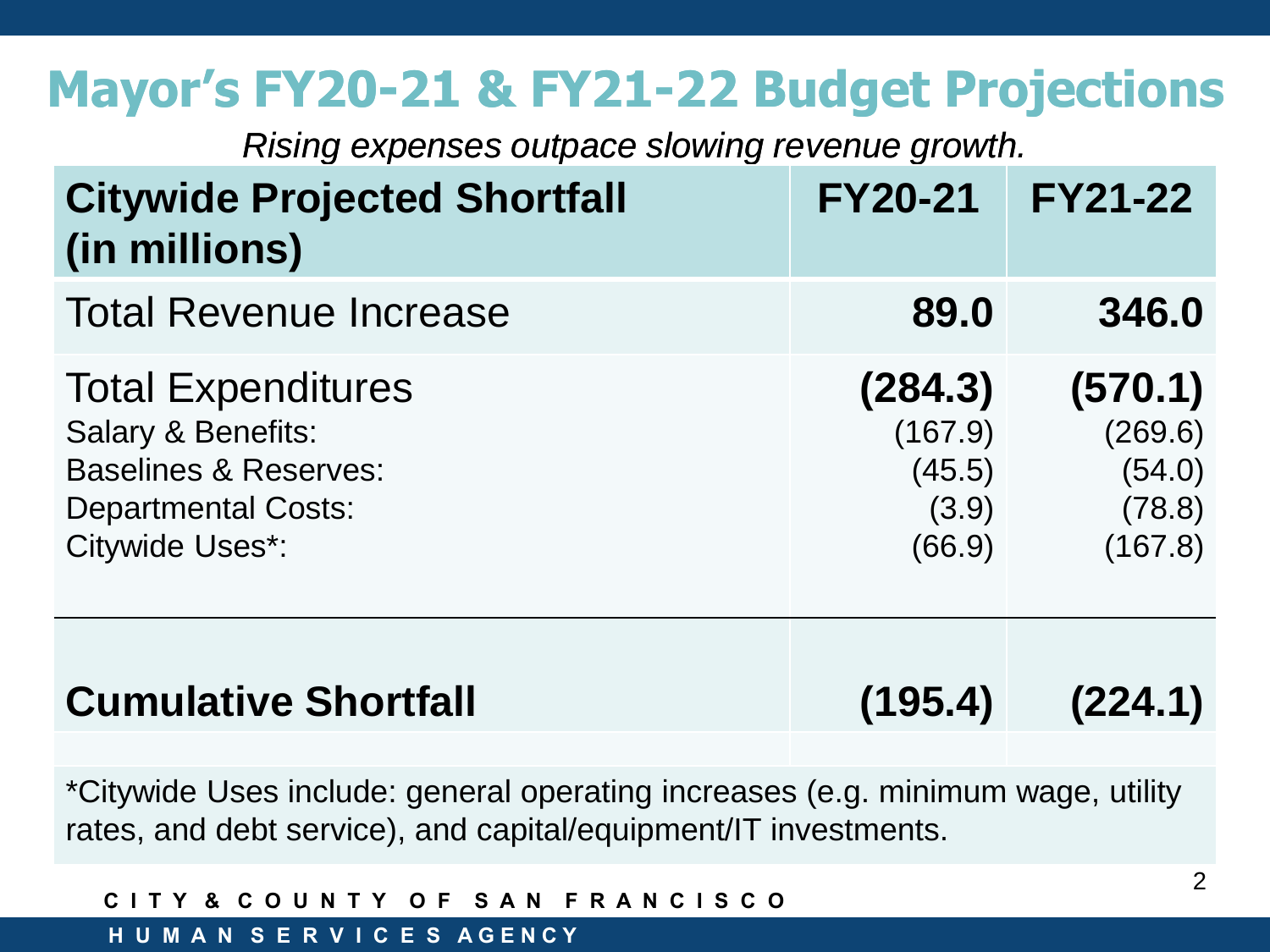## **Mayor's Budget Instructions**

- Departments must reduce ongoing General Fund budgets by 3.5% in FY20-21, as well as an additional 3.5% in FY21-22
- For HSA this translates into reductions of:
	- **\$2,200,219 in FY20-21**
	- **\$4,400,439 in FY21-22**
- Growth in allocations sufficient to meet target
- Departments should not grow their FTE counts
- Prioritize core functions, minimize service impacts, and avoid \$372.5M layoffs
- Mayor will target expansions and new funding to core priorities: homelessness, mental health and clean streets

### **C I T Y & C O U N T Y O F S A N F R A N C I S C O**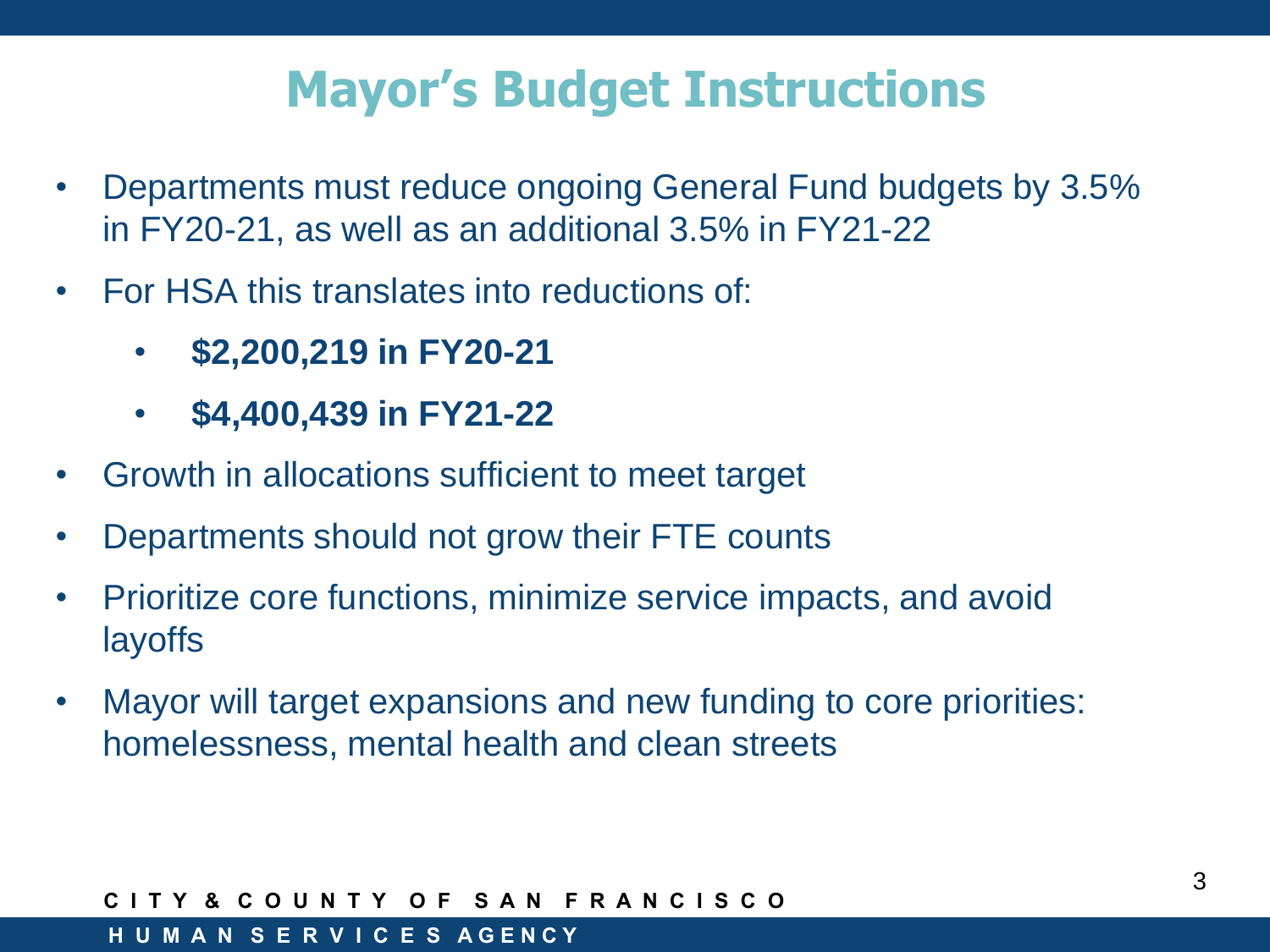## **State Budget Context**

- Department of Early Childhood Development
	- The Governor's Budget establishes the new department under the California Health and Human Services Agency.
	- Several child care funding streams will be  $\lambda$ 'Pul<br>\_ consolidated under the new department, including Stage One Child Care and the Emergency Child Care Bridge Program.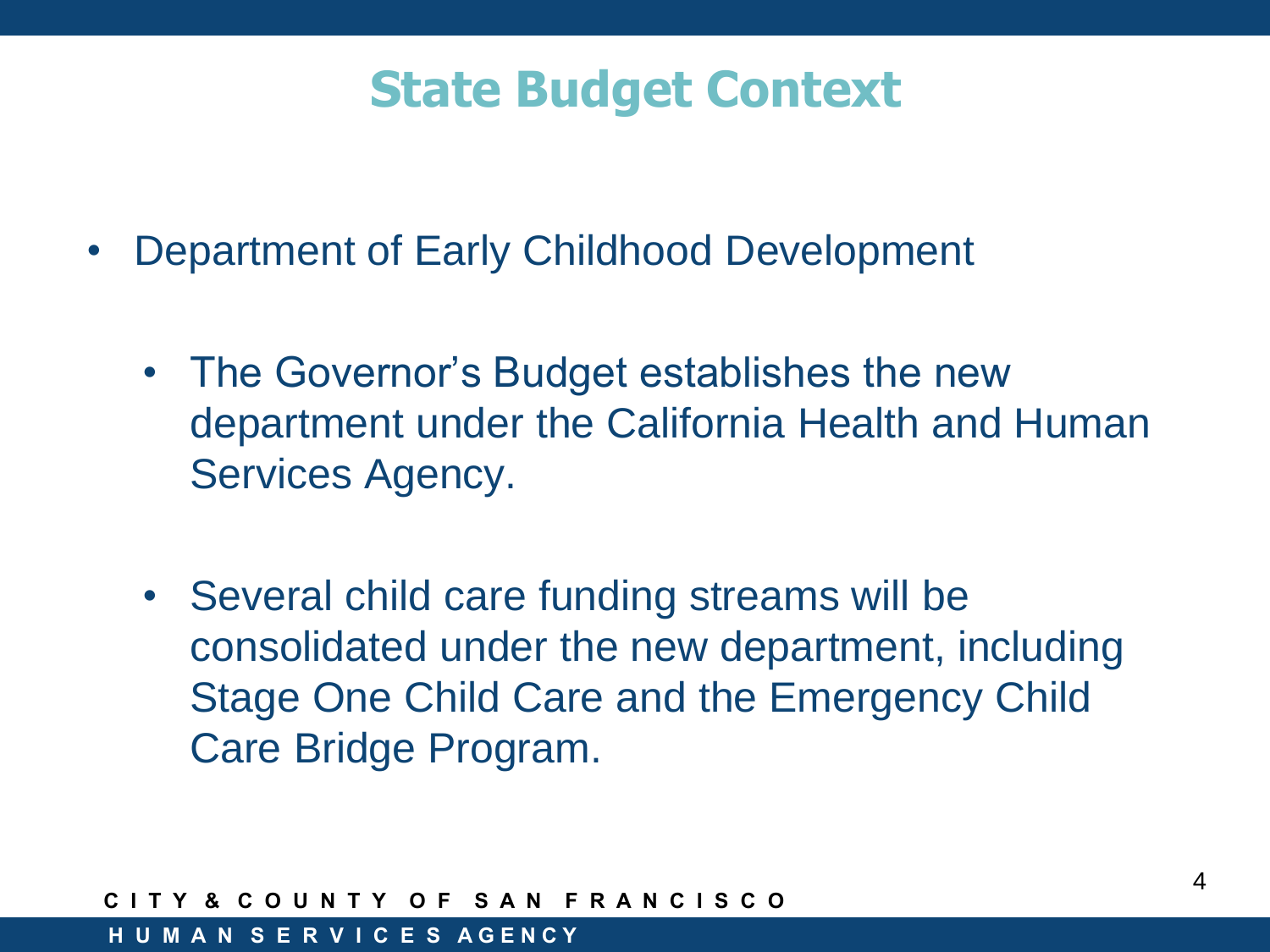## **How does state context impact local context?**

- New Department of Early Childhood Development is in process of establishing a "Master Plan for Early Learning and Care" expected by October 2020
- The "Master Plan" will help guide policy and resource allocations for state RFPs.
- Impact to San Francisco county is unknown at this time.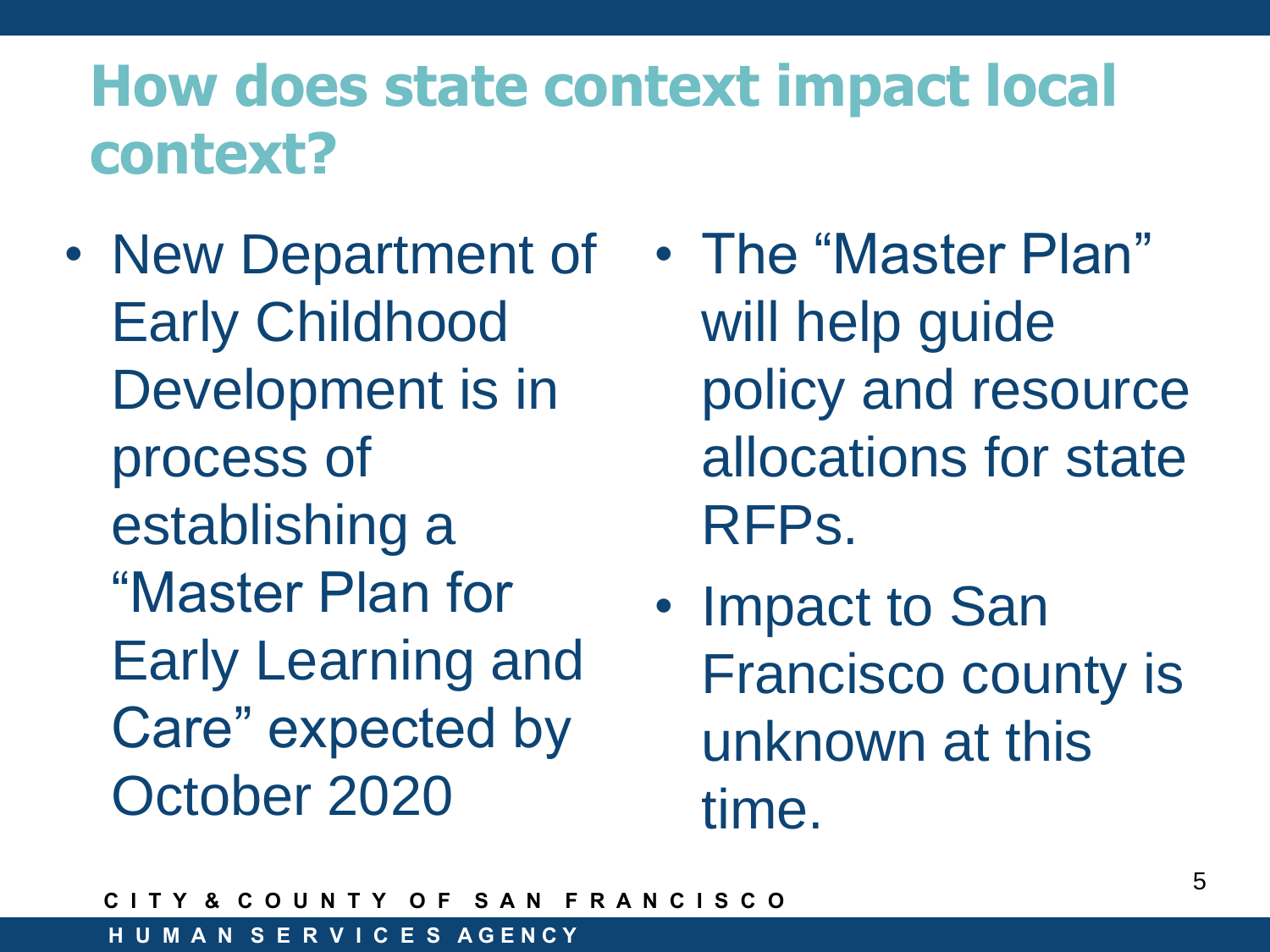# **What makes up our (local) Budget for OECE?**

- **Revenue:** State/Federal Pass-through, with a combination of general funds and general funds set aside, e.g., PEEF
- **Expenses:** Administration, Operations, Child Enrollment, Infrastructure and Capacity Building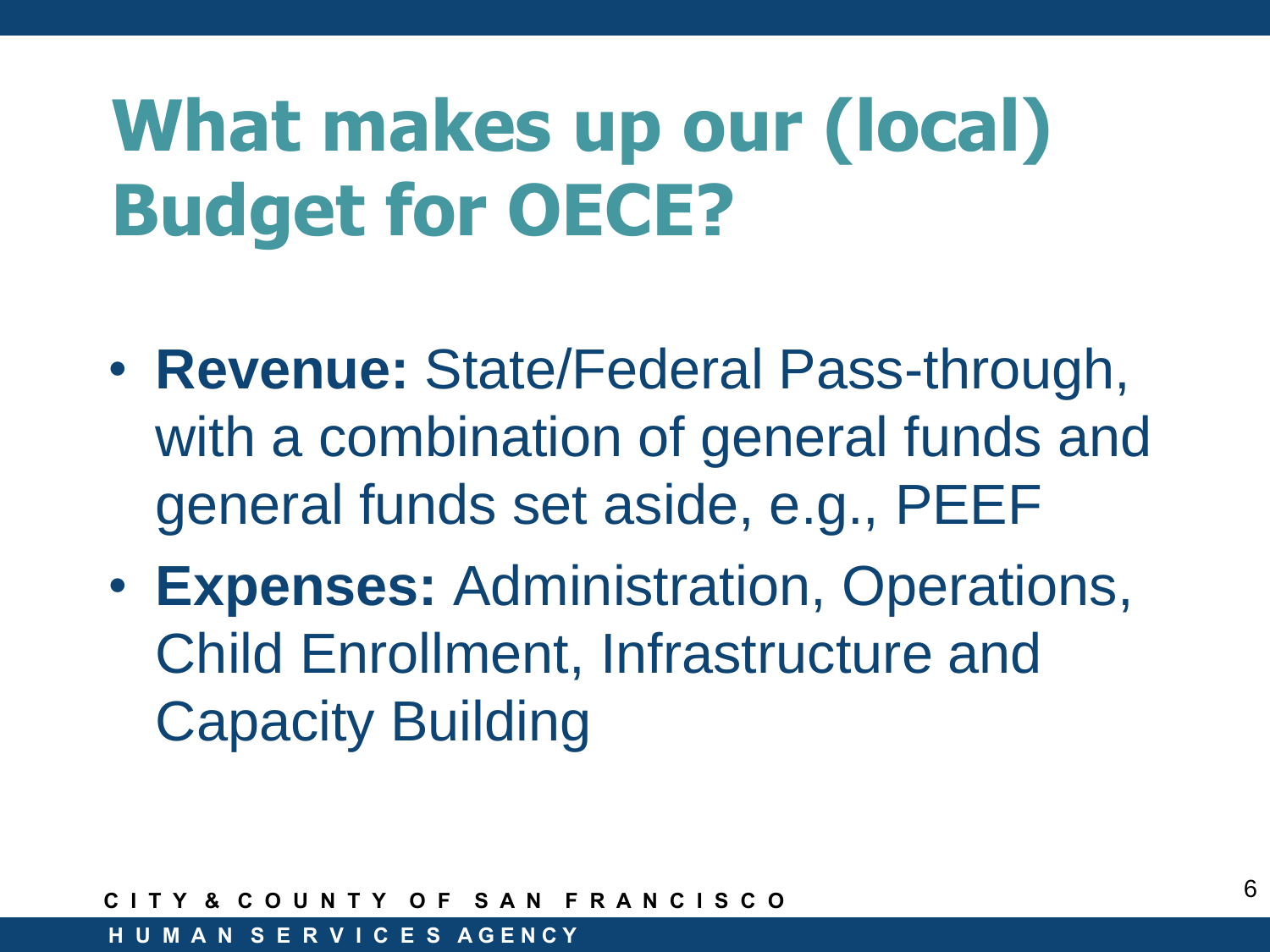## • **Revenue**

- –Public Education & Enrichment Fund
- Children's Fund
- CalWorks\*: Stage 1 & 2
- Calif. Alternative Payment Program\*
- –General Funds
- –Educational Revenue Augmentation Fund (ERAF)

**C I T Y & C O U N T Y O F S A N F R A N C I S C O**

**H U M A N S E R V I C E S A G E N C Y**

\*Pass-through funds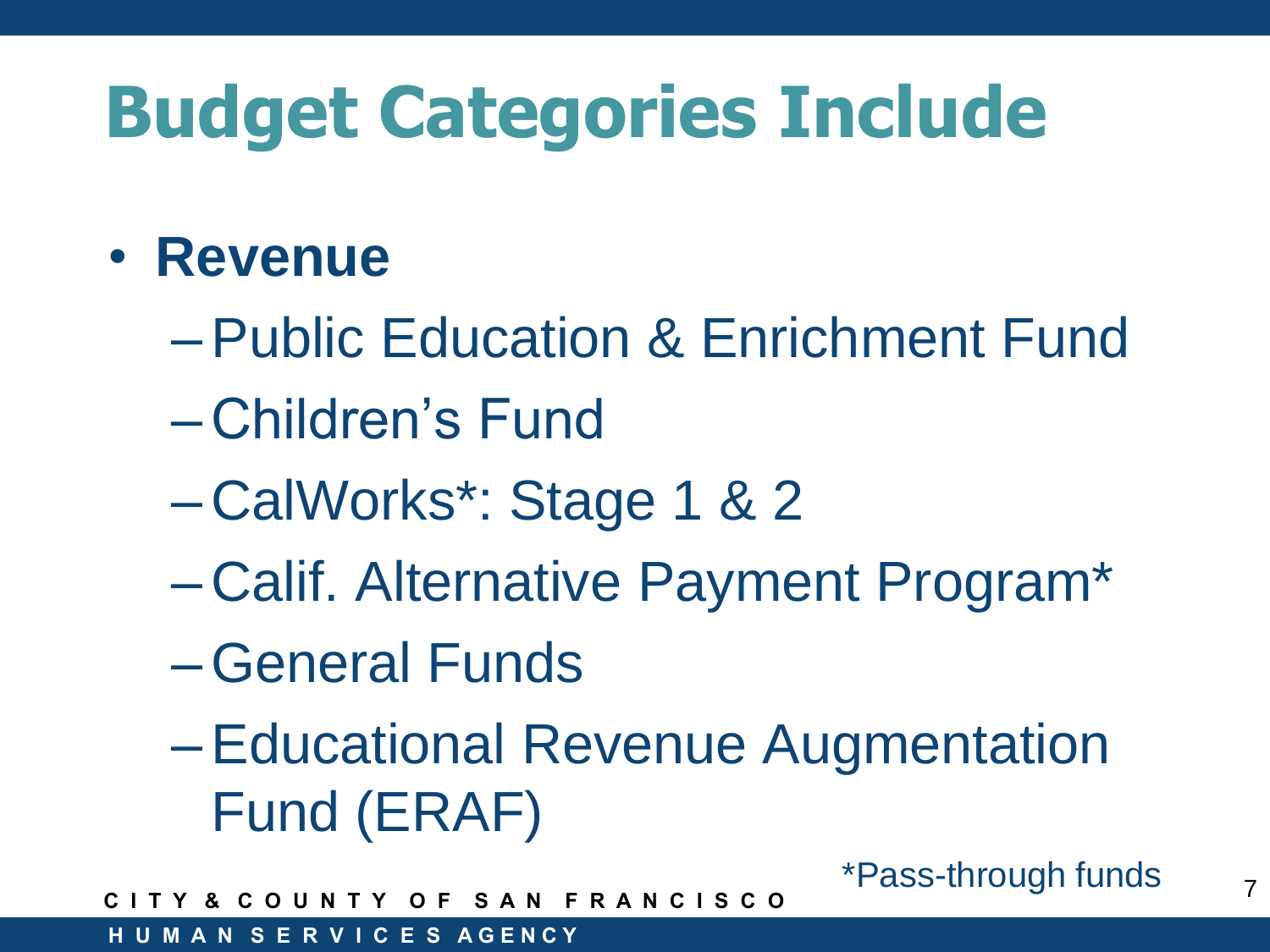- **Administration and Operations**
	- –Staff Salaries and Benefits
	- Materials and Supplies
	- –Translation
	- Communications/Outreach
	- CalWorks Supports

**C I T Y & C O U N T Y O F S A N F R A N C I S C O**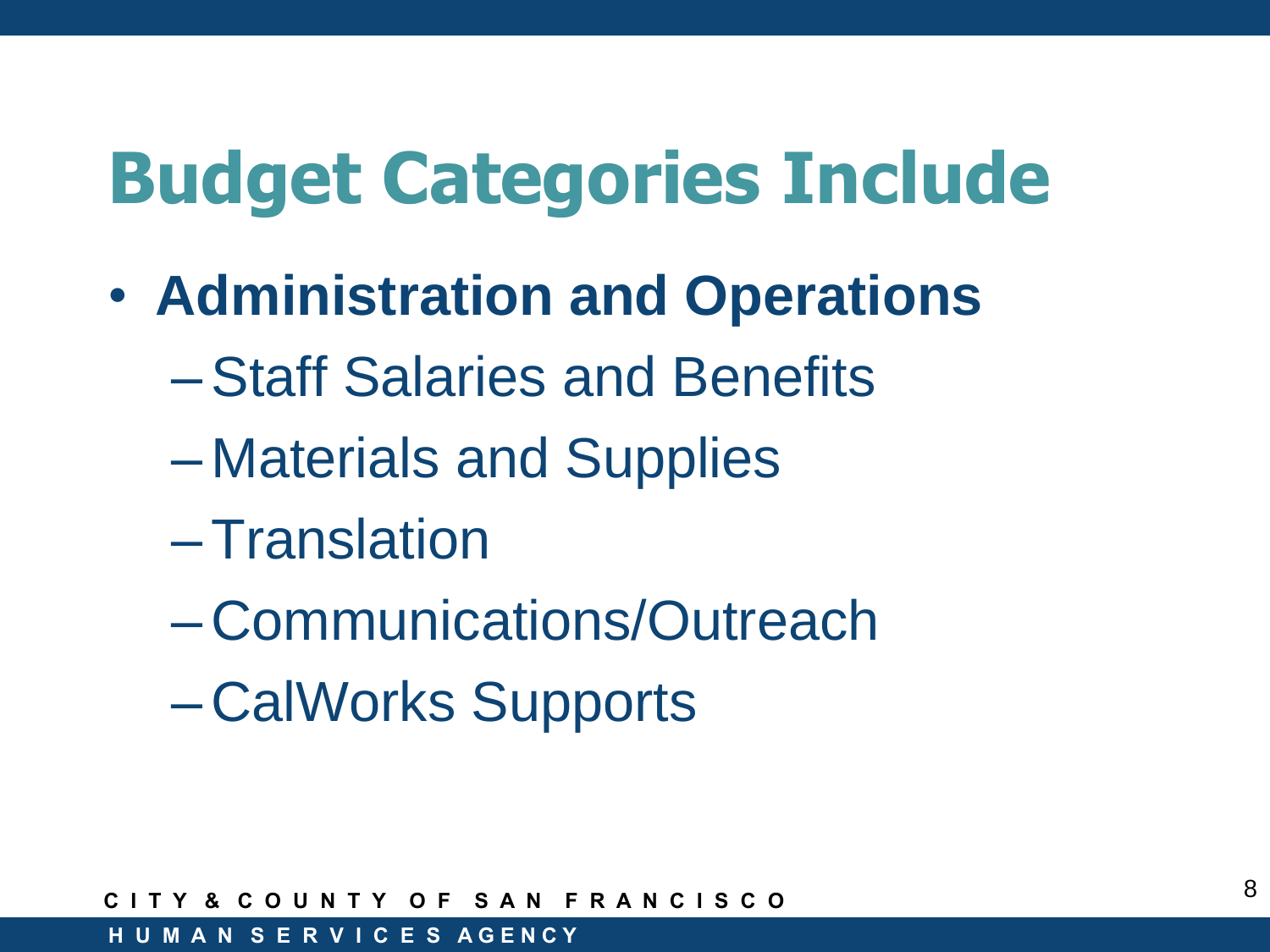- **Child Enrollment**
	- –Quality Grants
	- –Early Head Start/Head Start
	- –SFUSD
	- –Early Learning Scholarships
	- –Preschool for All

**C I T Y & C O U N T Y O F S A N F R A N C I S C O**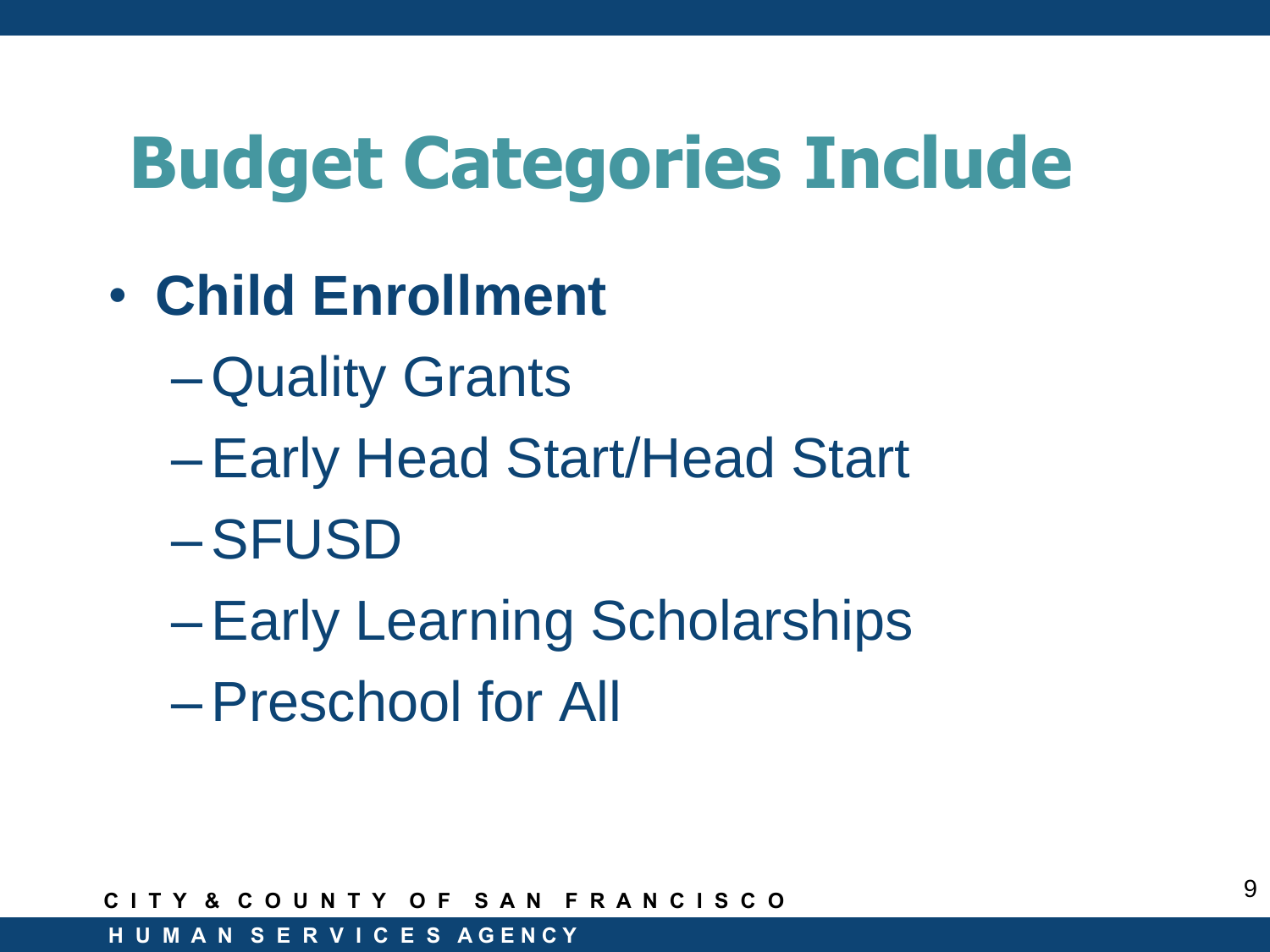- **Infrastructure**
	- –Assessments/Ratings
	- Child-Family Data Systems and **Evaluation**
	- Childcare Facility Development
	- Childcare Provider Associations
	- Resource & Referral Agencies; Subsidy Administration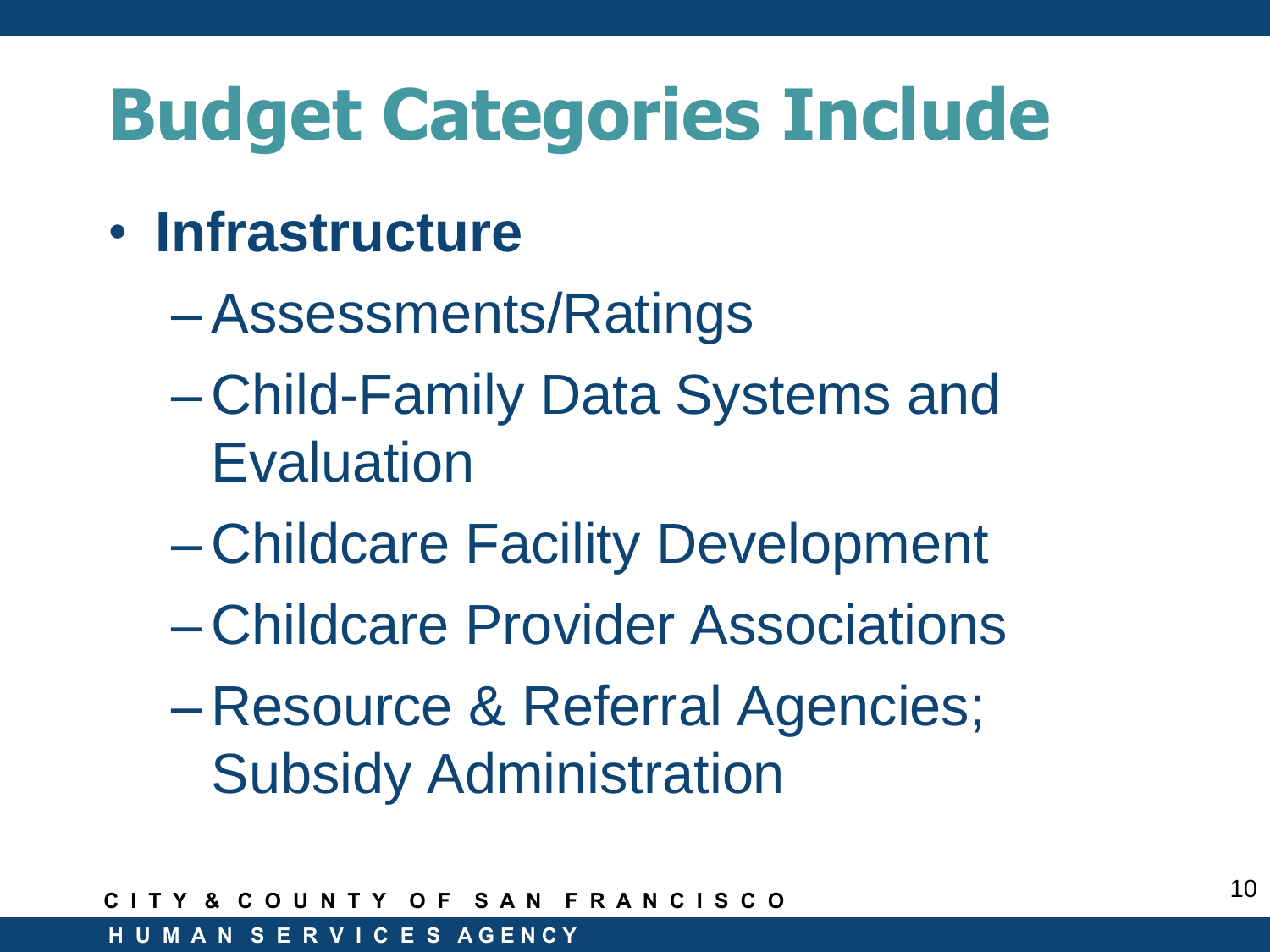- **Capacity Building and Supports**
	- –Workforce Development, e.g., ECE Teacher Stipends, FCC Quality Network, Professional Development
	- Child Health & Developmental Supports, e.g., Mental Health
	- –Family Supports, e.g., ACCESS; Homeless Shelters
	- Classroom Curricula Enhancements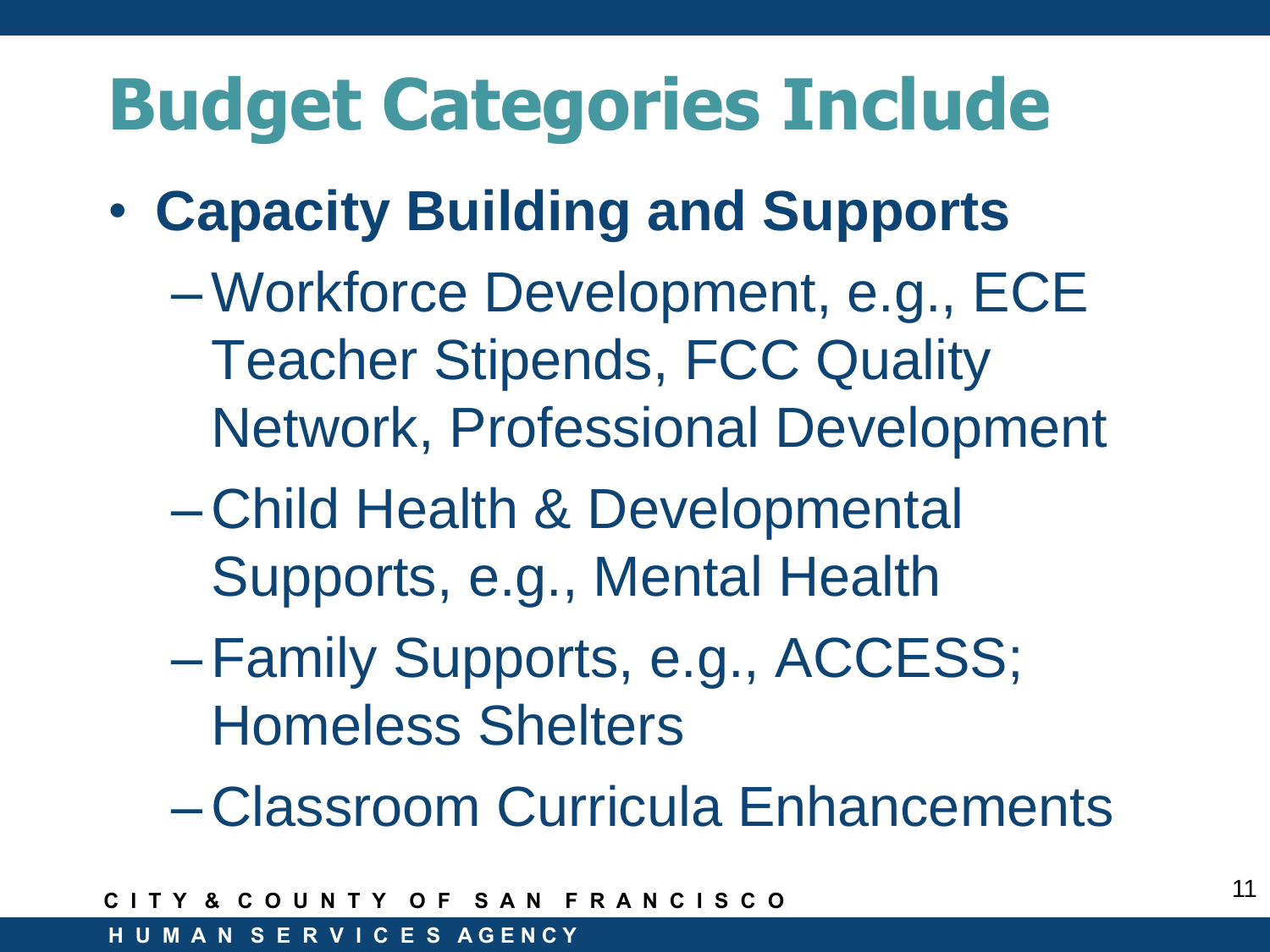### OECE FY19/20 Original (151.4 Million)

### **OECE FY20/21 Proposed** (125 Million)



#### **C I T Y & C O U N T Y O F S A N F R A N C I S C O**

#### **H U M A N S E R V I C E S A G E N C Y**

12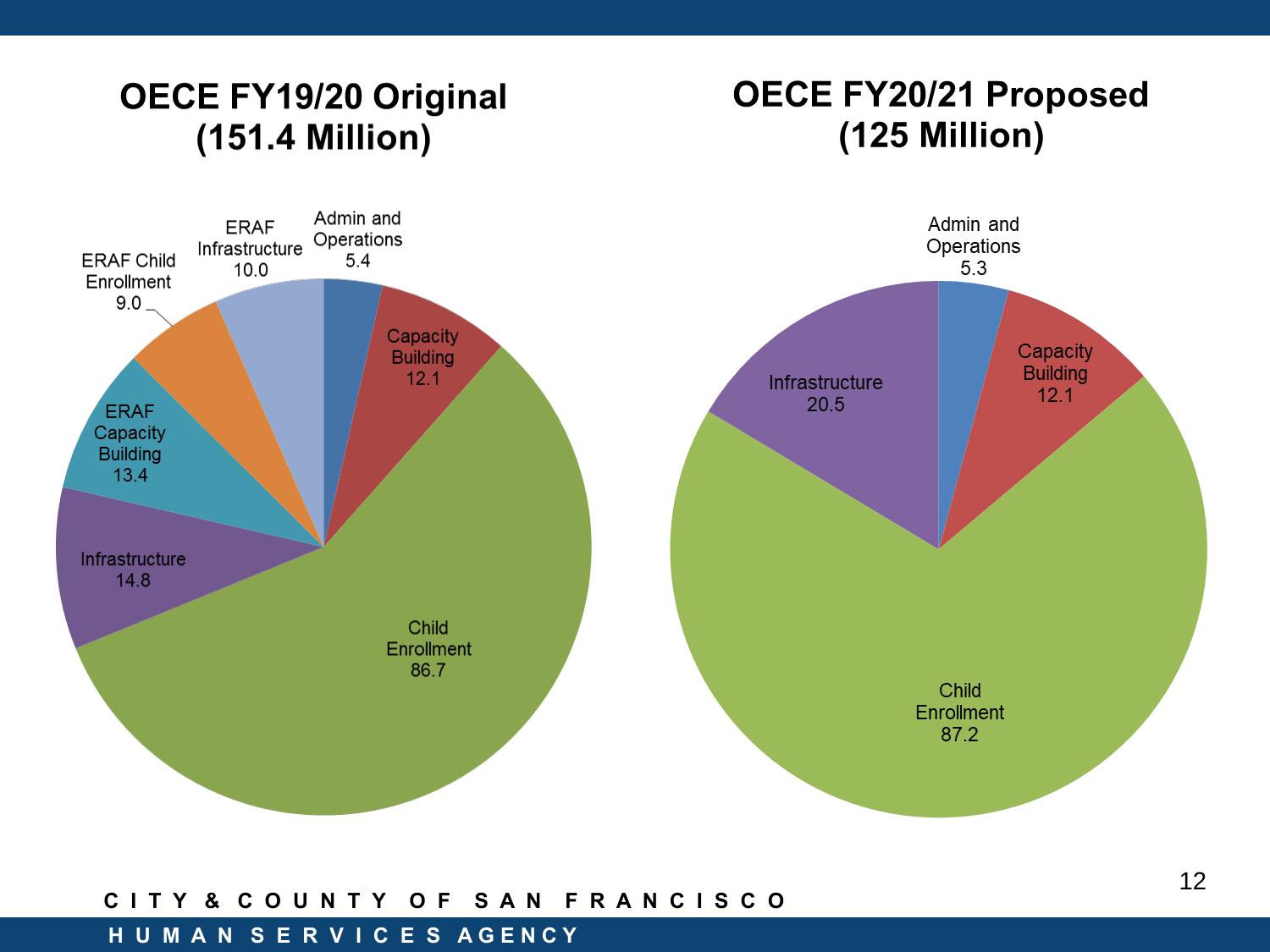## **ERAF\* 3-Year Spending Plan**

| <b>Program Investment</b>    | <b>Total</b> | <b>FY19/20</b>   | <b>FY20/21</b>   | <b>FY21/22</b>   |
|------------------------------|--------------|------------------|------------------|------------------|
|                              |              |                  |                  |                  |
| <b>Child care Facilities</b> | 10.0 M       | 3.5M             | 3.5 M            | 3.0 <sub>M</sub> |
|                              |              |                  |                  |                  |
| <b>Teacher Stipends</b>      | 32.9 M       | 15.0 M           | 12.9 M           | 5.0 M            |
|                              |              |                  |                  |                  |
| <b>Child care Subsidies</b>  | <b>9.0 M</b> | 3.0 <sub>M</sub> | 3.0 <sub>M</sub> | 3.0 <sub>M</sub> |

### **Notes**

- $\frac{3}{2}$ • Supplemental funding for three-year period with a step down every year until funding ends in FY 2022/23.
- \$19.5 million budgeted in FY18/19

\**Educational Revenue Augmentation Funds*

**C I T Y & C O U N T Y O F S A N F R A N C I S C O**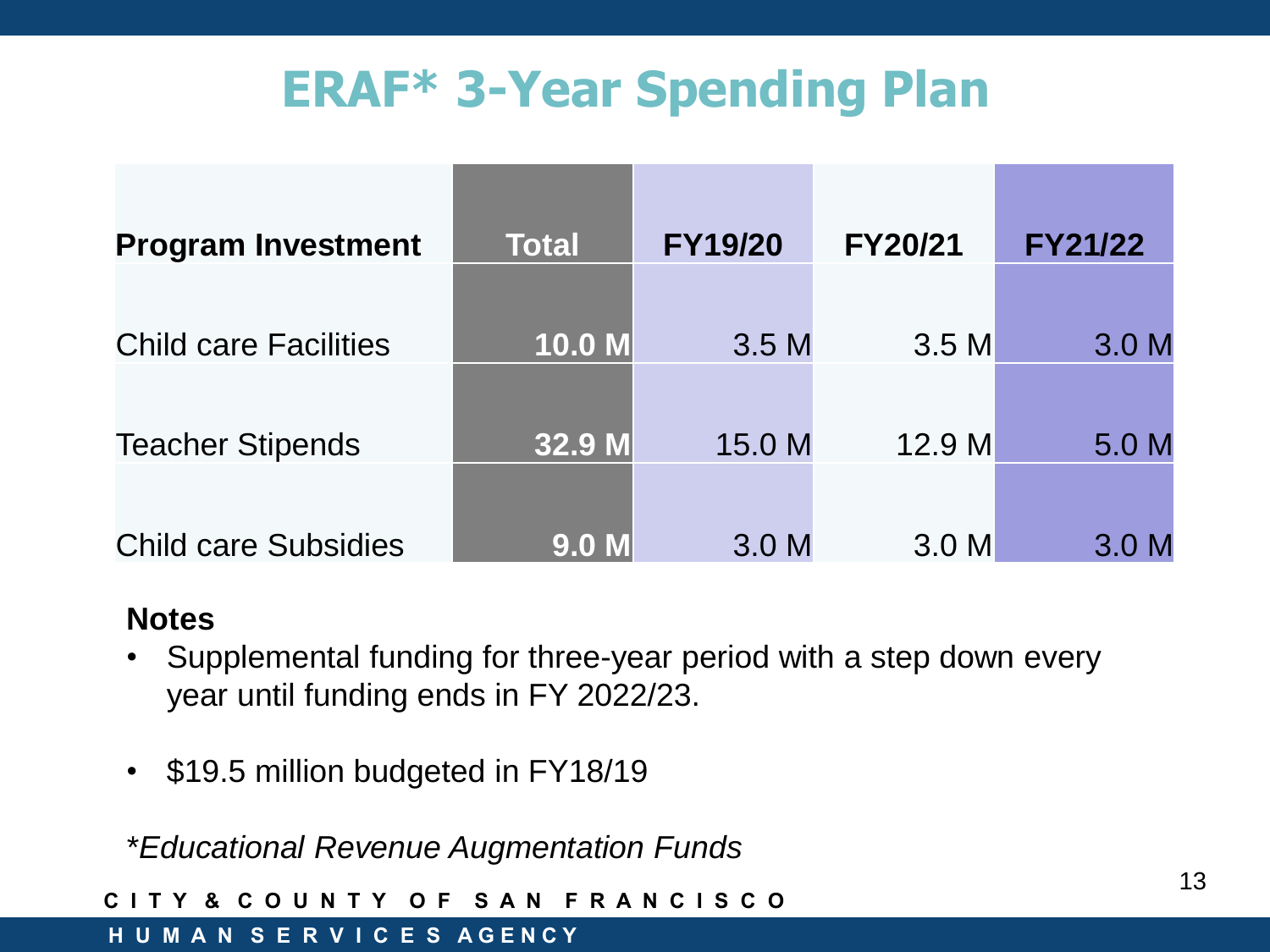# **Increasing Access**

- Past 10-years planning for new sites in South/Mission Bay; Bayview, Mission and Excelsior neighborhoods.
- Build child care in Hope SF (Public Housing) & Affordable Housing Units.
- City moving towards universal access.

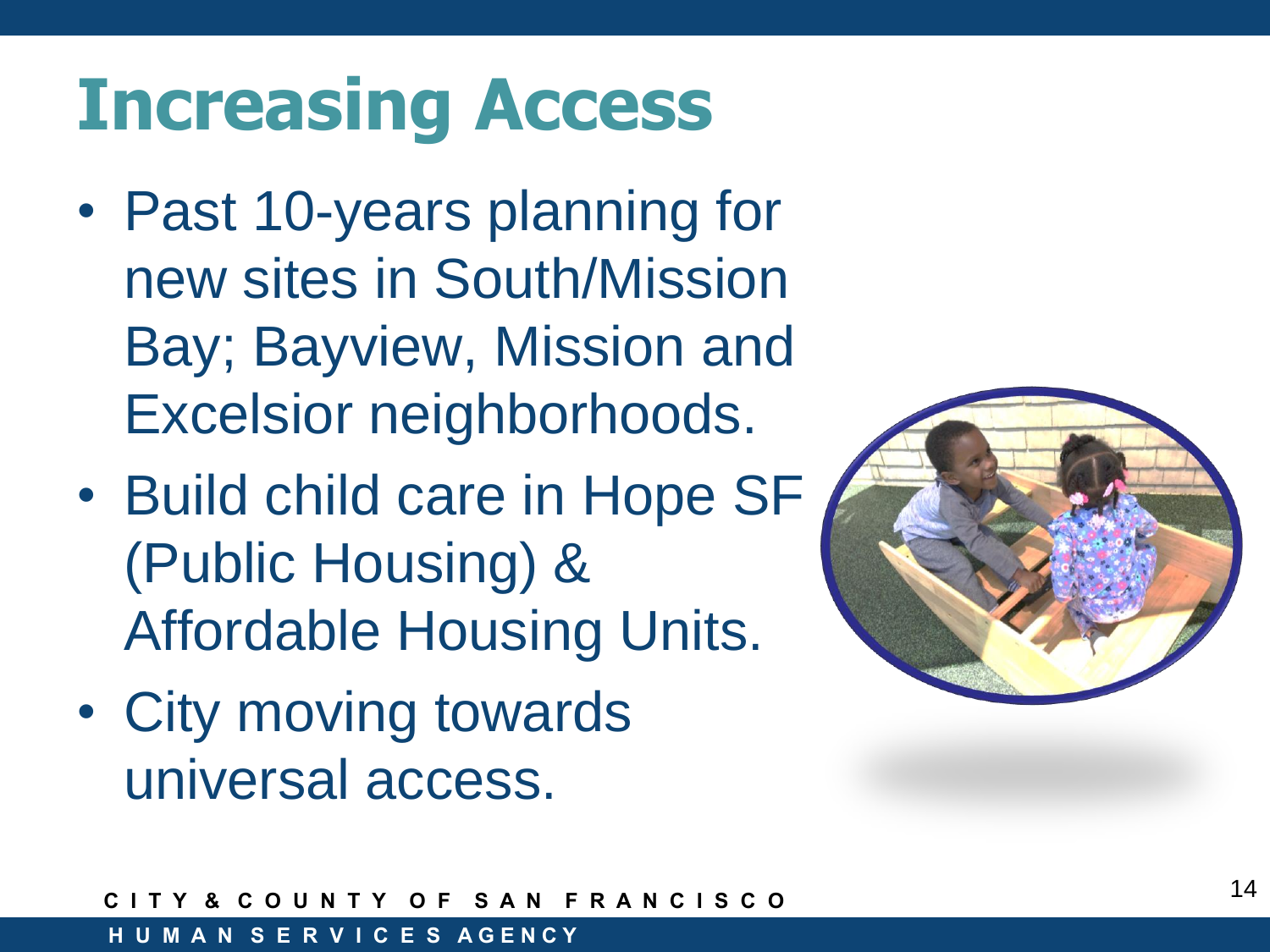## **San Francisco's Early Learning System**

# Current Enrollment

| <b>Enrollment</b> | <b>FY 19-20</b> |
|-------------------|-----------------|
| <b>Infants</b>    | 1,200           |
| <b>Toddlers</b>   | 1,400           |
| Preschool         | 5,400           |
| <b>Totals</b>     | 8,000           |



### **New Capacity:**

- FY 2020-21 400
- FY 2021-22 168
- FY 2022-23 171
- FY 2023-24 175

**Total 914** 

- New childcare facilities opening will add more capacity to the city.
- City funds may have some share of these

**C I T Y & C O U N T Y O F S A N F R A N C I S C O**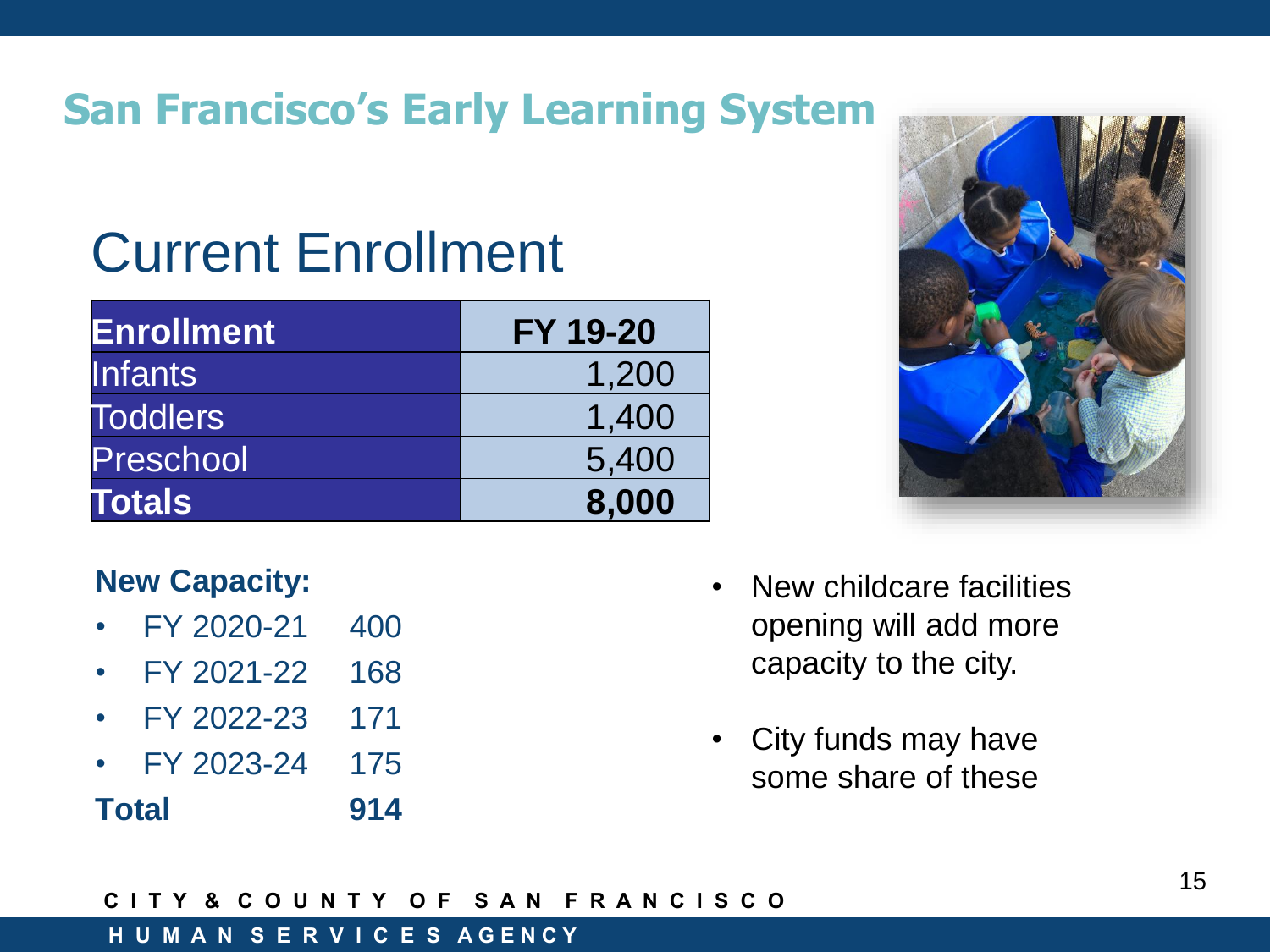## **OECE Highlights**

- **PEEF base growth in FY20/21 of \$2.5 million**
- Proposed Rate increase in line with CODB
- Enrollment growth at new facilities
- Exploring First 5 Merger
	- **Beginning with co-location of space at 1650 Mission in the** fall of 2020
- **Preparing strategic and resource allocation plan for next RFP** cycle beginning in 2021